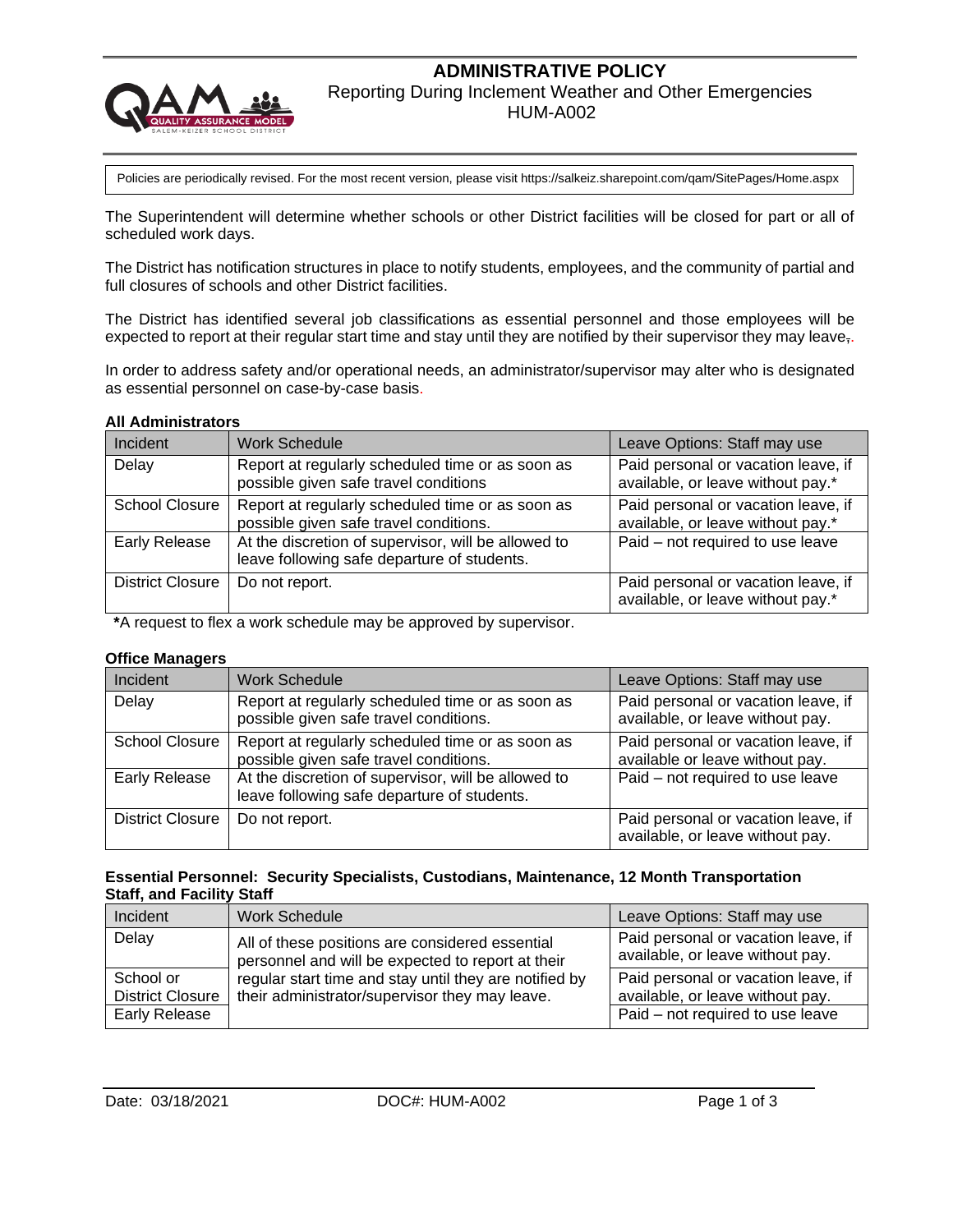

# **ADMINISTRATIVE POLICY** Reporting During Inclement Weather and Other Emergencies HUM-A002

## **Licensed Employees**

| Incident                | <b>Work Schedule</b>                                    | Leave Options: Staff may use       |  |  |
|-------------------------|---------------------------------------------------------|------------------------------------|--|--|
| Delay                   | Report on the delayed schedule; e.g., for a 2 hour      | Licensed staff pay will not be     |  |  |
|                         | delay, if regular report time is 8 am, report at 10 am. | docked.                            |  |  |
| School or               | Do not report.                                          | Paid – not required to use leave.* |  |  |
| <b>District Closure</b> |                                                         |                                    |  |  |
| <b>Early Release</b>    | At the discretion of supervisor, will be allowed to     | Paid – not required to use leave   |  |  |
|                         | leave following safe departure of students.             |                                    |  |  |

\*All inclement weather days may be made up at the end of the year without additional pay. Employees should not make vacation plans that may overlap make-up days.

If an employee is on a pre-arranged leave (e.g. FMLA/OFLA) on the date of the closure no adjustment will be made to their leave balance.

## **Classified Employees - 12 months**

| Incident                | <b>Work Schedule</b>                                                                               | Leave Options: Staff may use                                            |
|-------------------------|----------------------------------------------------------------------------------------------------|-------------------------------------------------------------------------|
| Delay                   | Report at regularly scheduled time or as soon as<br>possible given safe travel conditions.         | Paid personal or vacation leave, if<br>available, or leave without pay. |
| <b>School Closure</b>   | Report at regularly scheduled time or as soon as<br>possible given safe travel conditions.         | Paid personal or vacation leave, if<br>available, or leave without pay. |
| <b>Early Release</b>    | At the discretion of supervisor, will be allowed to<br>leave following safe departure of students. | Paid - not required to use leave                                        |
| <b>District Closure</b> | Do not report.                                                                                     | Paid personal or vacation leave, if<br>available, or leave without pay. |

#### **Classified Employees - School based and less than 12 months**

| Incident                | <b>Work Schedule</b><br>Leave Options: Staff may use    |                                     |  |  |
|-------------------------|---------------------------------------------------------|-------------------------------------|--|--|
| Delay                   | Report on the delayed schedule; e.g., for a 2 hour      | Paid personal or vacation leave, if |  |  |
|                         | delay, if regular report time is 8 am, report at 10 am. | available, or leave without pay.    |  |  |
| School or               | Do not report.                                          | Paid personal or vacation leave, if |  |  |
| <b>District Closure</b> |                                                         | available, or leave without pay.    |  |  |
| <b>Early Release</b>    | At the discretion of supervisor, will be allowed to     | Paid - not required to use leave    |  |  |
|                         | leave following safe departure of students.             |                                     |  |  |

#### **Classified Employees - Department based but may be located at a school(s) or department and is less than 12 months, i.e. Student Services and Instructional Services**

| Incident                | <b>Work Schedule</b>                                                                                     | Leave Options: Staff may use                                            |  |  |
|-------------------------|----------------------------------------------------------------------------------------------------------|-------------------------------------------------------------------------|--|--|
| Delay                   | Report to department at regularly scheduled time or<br>as soon as possible given safe travel conditions. | Paid personal or vacation leave, if<br>available, or leave without pay. |  |  |
| <b>School Closure</b>   | Contact department administrator/supervisor about<br>directions for reporting.                           | Paid personal or vacation leave, if<br>available, or leave without pay. |  |  |
| <b>Early Release</b>    | Will be allowed to leave early at the discretion of<br>their <b>department</b> administrator/supervisor. | Paid – not required to use leave                                        |  |  |
| <b>District Closure</b> | Do not report.                                                                                           | Paid personal or vacation leave, if<br>available, or leave without pay. |  |  |